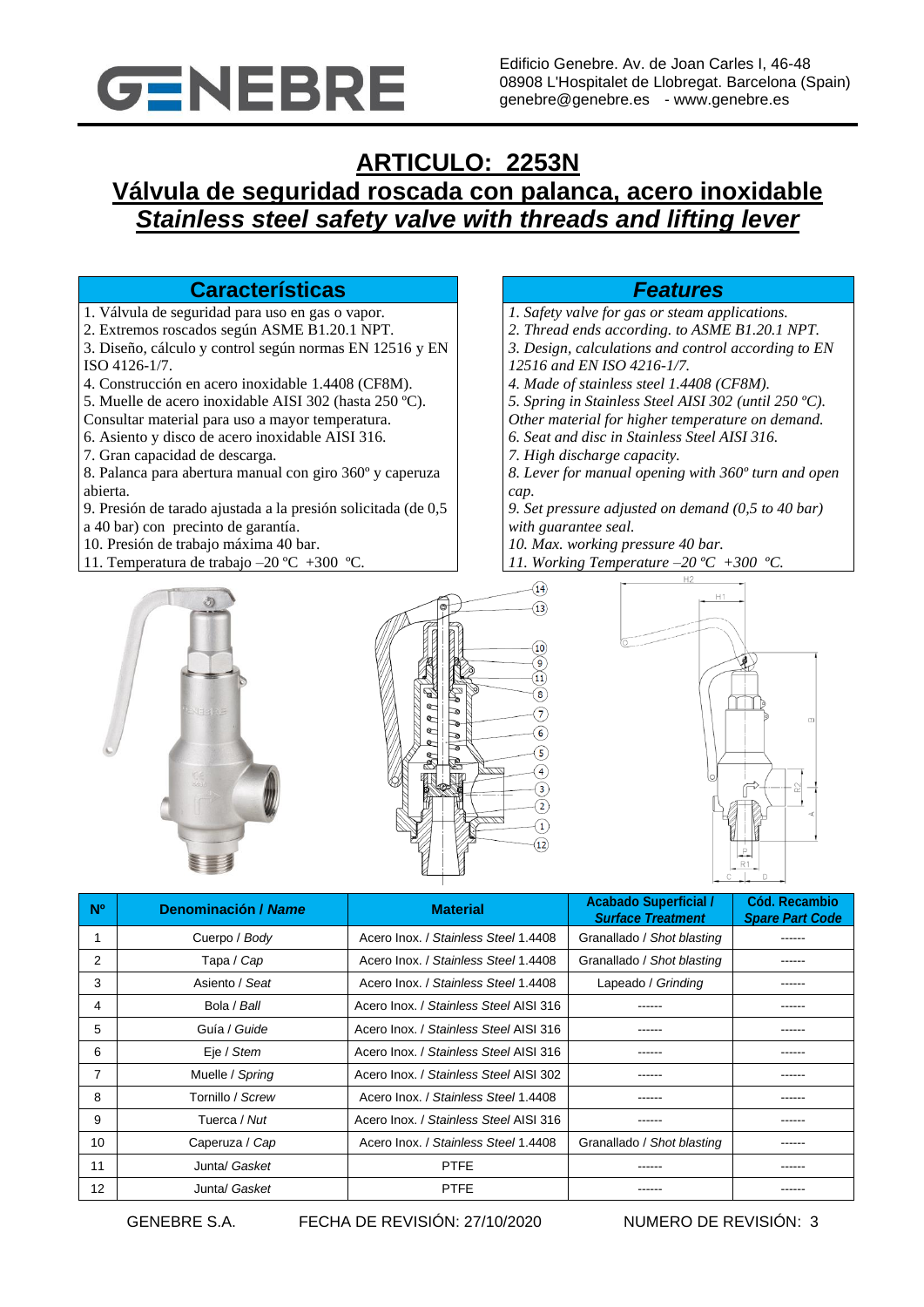

| <b>No</b> | Denominación / Name          | <b>Material</b>                        | <b>Acabado Superficial /</b><br><b>Surface Treatment</b> | Cód. Recambio<br><b>Spare Part Code</b> |
|-----------|------------------------------|----------------------------------------|----------------------------------------------------------|-----------------------------------------|
| 13        | Palanca / Lever              | Acero Inox. / Stainless Steel AISI 304 | Granallado / Shot blasting                               |                                         |
| 14        | Pasador de aleta / Split Pin | Acero Inox. / Stainless Steel AISI 304 | -------                                                  | ------                                  |

## **DIMENSIONES GENERALES /** *GENERAL DIMENSIONS*

| Ref.        | R <sub>1</sub><br>R <sub>2</sub> |       | <b>PN</b> | <b>Dimensiones / Dimensions (mm)</b> |    |     |    |    | <b>Peso / Weight</b><br>(Kg) |                |       |
|-------------|----------------------------------|-------|-----------|--------------------------------------|----|-----|----|----|------------------------------|----------------|-------|
|             |                                  |       | (orifice) |                                      | А  | в   | C  | D  | H1                           | H <sub>2</sub> |       |
| 2253N 04 06 | 1/2"                             | 4 !!  | 13        | 40                                   | 59 | 144 | 35 | 45 | 50                           | 137            | 1,445 |
| 2253N 05 06 | 3/4"                             | 4 !!  | 14        | 40                                   | 59 | 144 | 35 | 45 | 50                           | 137            | 1,445 |
| 2253N 06 06 | 1"                               | 4 !!  | 16        | 40                                   | 59 | 144 | 35 | 45 | 50                           | 137            | 1,445 |
| 2253N 06 07 | 1"                               | 11/4" | 16        | 40                                   | 62 | 141 | 35 | 45 | 50                           | 137            | 1,575 |
| 2253N 07 07 | 1/4"<br>1                        | 11/4" | 20        | 40                                   | 65 | 141 | 35 | 45 | 50                           | 137            | 1,620 |
| 2253N 08 09 | 1/2"                             | 2"    | 28        | 40                                   | 81 | 226 | 46 | 65 | 50                           | 196            | 3,820 |
| 2253N 09 09 | 2"                               | 2"    | 32        | 40                                   | 83 | 226 | 46 | 65 | 50                           | 196            | 3,890 |

# **CURVA PRESIÓN TEMPERATURA /** *PRESSURE TEMPERATURE RATING*

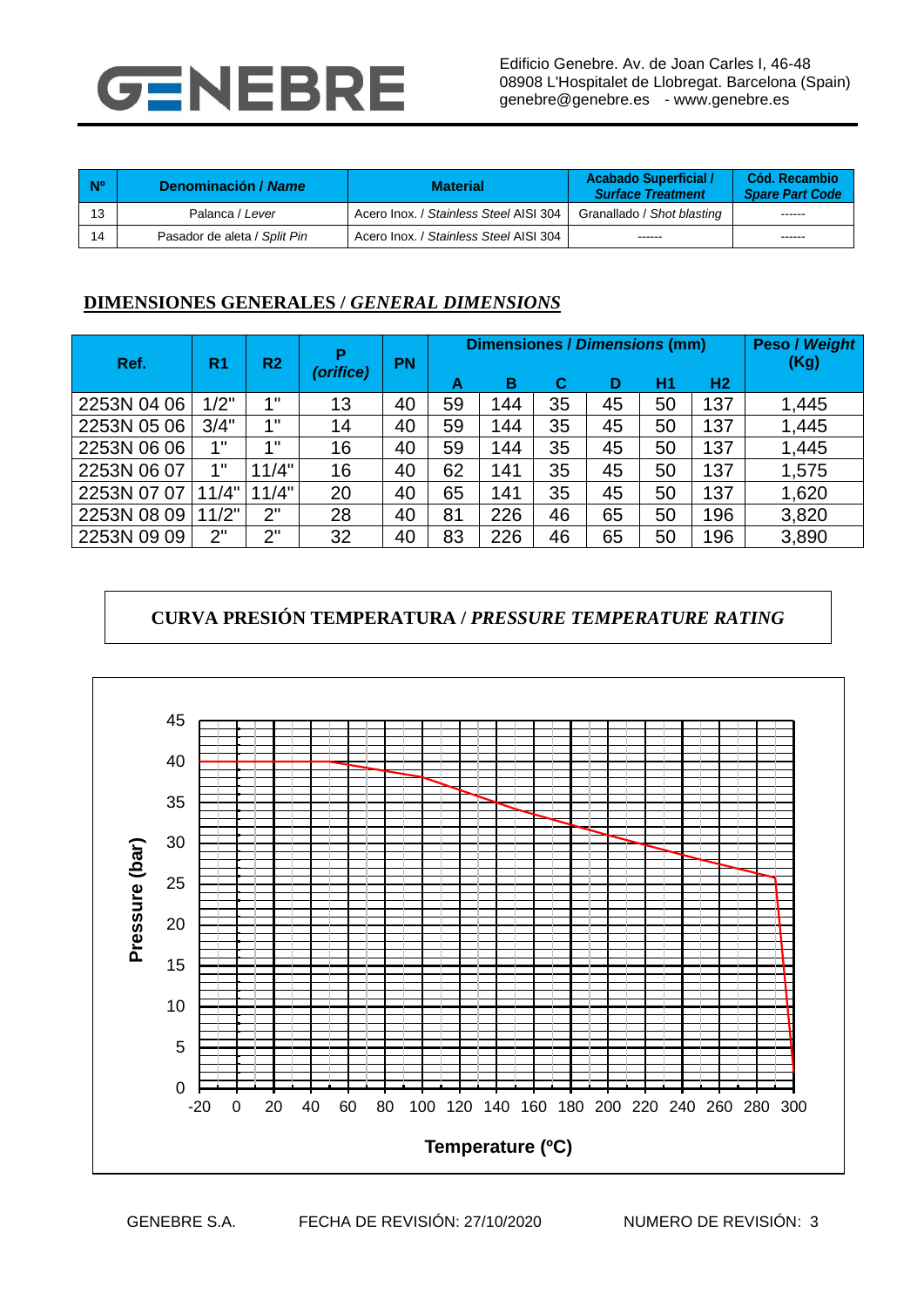

### Capacidad de descarga / *Discharge capacity:*

#### AIRE / *AIR*

Caudal / *Flow capacity (Kg/h).* Temperatura / *Temperature 20ºC.* Sobrepresión / *Overpressure 10%.* Cálculos / *Calculation according to EN ISO 4126-7.*

| Presión manométrica /                   | Diámetro orificio / Orifice diameter |                           |                           |                           |                   |                 |  |
|-----------------------------------------|--------------------------------------|---------------------------|---------------------------|---------------------------|-------------------|-----------------|--|
| <b>Set Pressure</b><br>barg $(P_0-P_b)$ | $13$ mm<br>(DN15)                    | $14 \text{ mm}$<br>(DN20) | $16 \text{ mm}$<br>(DN25) | $20 \text{ mm}$<br>(DN32) | $28$ mm<br>(DN40) | 32 mm<br>(DN50) |  |
| 0,5                                     | 91                                   | 106                       | 138                       | 216                       | 424               | 554             |  |
| $\mathbf{1}$                            | 122                                  | 141                       | 184                       | 288                       | 565               | 738             |  |
| 1,5                                     | 152                                  | 177                       | 231                       | 360                       | 706               | 923             |  |
| $\overline{2}$                          | 183                                  | 212                       | 277                       | 432                       | 848               | 1107            |  |
| 2,5                                     | 213                                  | 247                       | 323                       | 505                       | 989               | 1292            |  |
| 3                                       | 244                                  | 282                       | 369                       | 577                       | 1130              | 1476            |  |
| 3,5                                     | 274                                  | 318                       | 415                       | 649                       | 1271              | 1661            |  |
| 4                                       | 304                                  | 353                       | 461                       | 721                       | 1413              | 1845            |  |
| 4,5                                     | 335                                  | 388                       | 507                       | 793                       | 1554              | 2030            |  |
| 5                                       | 365                                  | 424                       | 553                       | 865                       | 1695              | 2214            |  |
| 5,5                                     | 396                                  | 459                       | 599                       | 937                       | 1837              | 2399            |  |
| 6                                       | 426                                  | 494                       | 646                       | 1009                      | 1978              | 2583            |  |
| 6,5                                     | 457                                  | 530                       | 692                       | 1081                      | 2119              | 2768            |  |
| $\overline{7}$                          | 487                                  | 565                       | 738                       | 1153                      | 2260              | 2952            |  |
| 7,5                                     | 517                                  | 600                       | 784                       | 1225                      | 2402              | 3137            |  |
| 8                                       | 548                                  | 635                       | 830                       | 1297                      | 2543              | 3321            |  |
| 8,5                                     | 578                                  | 671                       | 876                       | 1370                      | 2684              | 3506            |  |
| 9                                       | 609                                  | 706                       | 922                       | 1442                      | 2826              | 3690            |  |
| 9,5                                     | 639                                  | 741                       | 968                       | 1514                      | 2967              | 3875            |  |
| 10                                      | 670                                  | 777                       | 1014                      | 1586                      | 3108              | 4060            |  |
| 11                                      | 731                                  | 847                       | 1107                      | 1730                      | 3391              | 4429            |  |
| 12                                      | 791                                  | 918                       | 1199                      | 1874                      | 3673              | 4798            |  |
| 13                                      | 852                                  | 988                       | 1291                      | 2018                      | 3956              | 5167            |  |
| 14                                      | 913                                  | 1059                      | 1383                      | 2162                      | 4238              | 5536            |  |
| 15                                      | 974                                  | 1130                      | 1475                      | 2307                      | 4521              | 5905            |  |
| 16                                      | 1035                                 | 1200                      | 1568                      | 2451                      | 4803              | 6274            |  |
| 17                                      | 1096                                 | 1271                      | 1660                      | 2595                      | 5086              | 6643            |  |
| 18                                      | 1157                                 | 1341                      | 1752                      | 2739                      | 5368              | 7012            |  |
| 19                                      | 1218                                 | 1412                      | 1844                      | 2883                      | 5651              | 7381            |  |
| 20                                      | 1278                                 | 1483                      | 1937                      | 3027                      | 5934              | 7750            |  |
| 21                                      | 1339                                 | 1553                      | 2029                      | 3172                      | 6216              | 8119            |  |
| 22                                      | 1400                                 | 1624                      | 2121                      | 3316                      | 6499              | 8488            |  |
| 23                                      | 1461                                 | 1695                      | 2213                      | 3460                      | 6781              | 8857            |  |
| 24                                      | 1522                                 | 1765                      | 2305                      | 3604                      | 7064              | 9226            |  |
| 25                                      | 1583                                 | 1836                      | 2398                      | 3748                      | 7346              | 9595            |  |
| 26                                      | 1644                                 | 1906                      | 2490                      | 3892                      | 7629              | 9964            |  |
| 27                                      | 1705                                 | 1977                      | 2582                      | 4036                      | 7911              | 10333           |  |
| 28                                      | 1765                                 | 2048                      | 2674                      | 4181                      | 8194              | 10702           |  |
| 29                                      | 1826                                 | 2118                      | 2767                      | 4325                      | 8477              | 11071           |  |
| 30                                      | 1887                                 | 2189                      | 2859                      | 4469                      | 8759              | 11440           |  |

GENEBRE S.A. FECHA DE REVISIÓN: 27/10/2020 NUMERO DE REVISIÓN: 3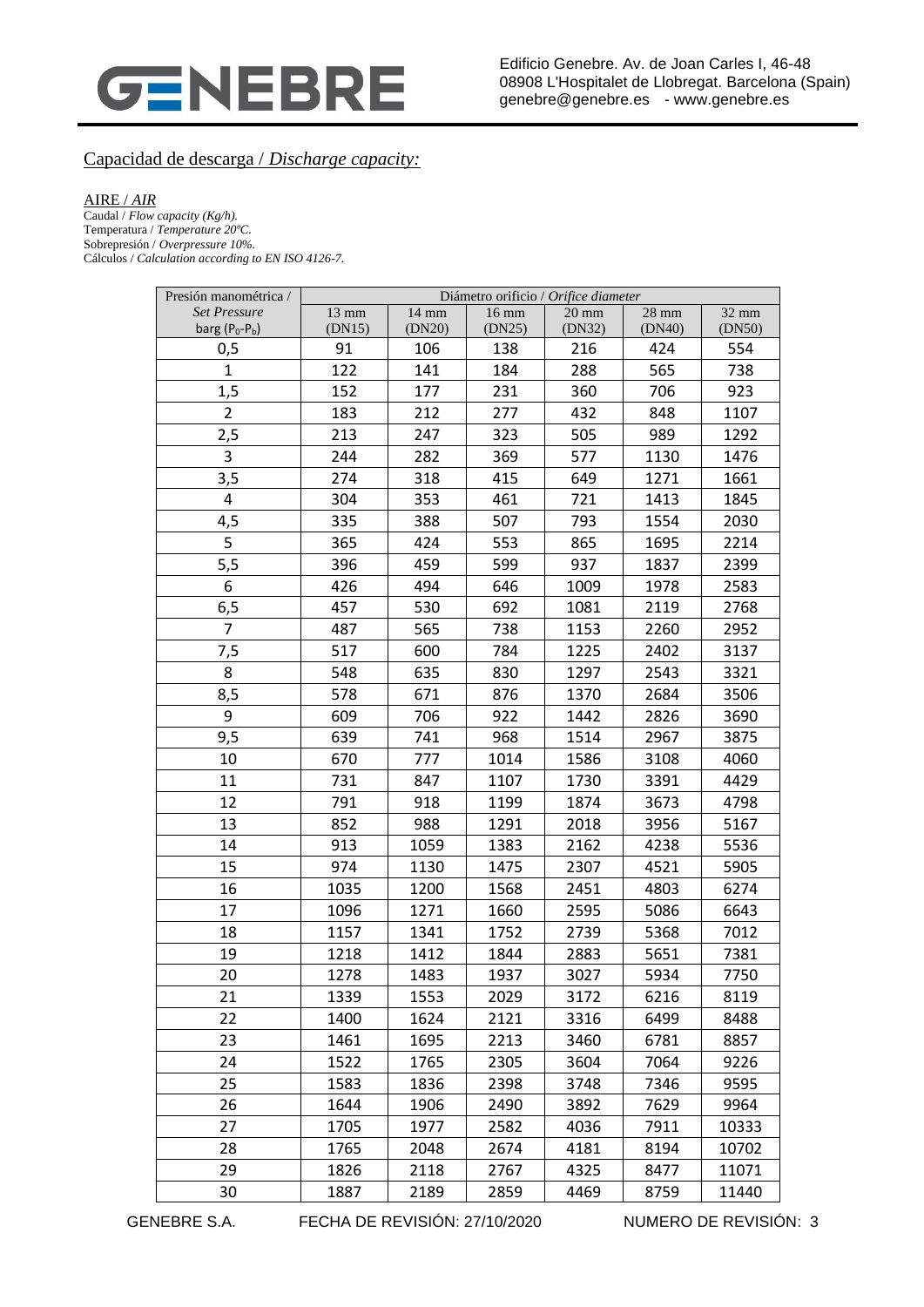

Edificio Genebre. Av. de Joan Carles I, 46-48 08908 L'Hospitalet de Llobregat. Barcelona (Spain) genebre@genebre.es - www.genebre.es

| 31 | 1948 | 2259 | 2951 | 4613 | 9042  | 11810 |
|----|------|------|------|------|-------|-------|
| 32 | 2009 | 2330 | 3043 | 4757 | 9324  | 12179 |
| 33 | 2070 | 2401 | 3135 | 4901 | 9607  | 12548 |
| 34 | 2131 | 2471 | 3228 | 5046 | 9889  | 12917 |
| 35 | 2192 | 2542 | 3320 | 5190 | 10172 | 13286 |
| 36 | 2252 | 2612 | 3412 | 5334 | 10454 | 13655 |
| 37 | 2313 | 2683 | 3504 | 5478 | 10737 | 14024 |
| 38 | 2374 | 2754 | 3596 | 5622 | 11020 | 14393 |
| 39 | 2435 | 2824 | 3689 | 5766 | 11302 | 14762 |
| 40 | 2496 | 2895 | 3781 | 5911 | 11585 | 15131 |

#### VAPOR SATURADO / *SATURATED STEAM*

Caudal / *Flow capacity (Kg/h).*

Sobrepresión / *Overpressure 10%.* Cálculos / *Calculation according to EN ISO 4126-7.*

| Presión manométrica / | Diámetro orificio / Orifice diameter |        |                 |                 |         |        |  |  |
|-----------------------|--------------------------------------|--------|-----------------|-----------------|---------|--------|--|--|
| <b>Set Pressure</b>   | 13 mm                                | 14 mm  | $16 \text{ mm}$ | $20 \text{ mm}$ | $28$ mm | 32 mm  |  |  |
| barg $(P_0-P_b)$      | (DN15)                               | (DN20) | (DN25)          | (DN32)          | (DN40)  | (DN50) |  |  |
| 0,5                   | 56                                   | 65     | 85              | 133             | 261     | 341    |  |  |
| $\mathbf{1}$          | 74                                   | 86     | 113             | 176             | 345     | 451    |  |  |
| 1,5                   | 92                                   | 107    | 140             | 219             | 428     | 559    |  |  |
| $\overline{2}$        | 110                                  | 128    | 167             | 261             | 511     | 667    |  |  |
| 2,5                   | 136                                  | 158    | 206             | 322             | 632     | 825    |  |  |
| 3                     | 141                                  | 164    | 214             | 334             | 655     | 856    |  |  |
| 3,5                   | 163                                  | 189    | 247             | 386             | 757     | 989    |  |  |
| 4                     | 181                                  | 210    | 274             | 428             | 839     | 1095   |  |  |
| 4,5                   | 198                                  | 230    | 300             | 469             | 920     | 1202   |  |  |
| 5                     | 216                                  | 250    | 327             | 511             | 1001    | 1308   |  |  |
| 5,5                   | 233                                  | 270    | 353             | 552             | 1082    | 1414   |  |  |
| 6                     | 251                                  | 291    | 380             | 593             | 1163    | 1519   |  |  |
| 6,5                   | 268                                  | 311    | 406             | 635             | 1244    | 1625   |  |  |
| $\overline{7}$        | 285                                  | 331    | 432             | 676             | 1325    | 1730   |  |  |
| 7,5                   | 303                                  | 351    | 459             | 717             | 1405    | 1836   |  |  |
| 8                     | 320                                  | 371    | 485             | 758             | 1486    | 1941   |  |  |
| 8,5                   | 338                                  | 391    | 511             | 799             | 1567    | 2046   |  |  |
| 9                     | 355                                  | 412    | 538             | 840             | 1647    | 2151   |  |  |
| 9,5                   | 372                                  | 432    | 564             | 881             | 1728    | 2256   |  |  |
| 10                    | 390                                  | 452    | 590             | 922             | 1808    | 2361   |  |  |
| 11                    | 424                                  | 492    | 643             | 1004            | 1969    | 2571   |  |  |
| 12                    | 459                                  | 532    | 695             | 1086            | 2129    | 2781   |  |  |
| 13                    | 493                                  | 572    | 747             | 1168            | 2290    | 2991   |  |  |
| 14                    | 528                                  | 612    | 800             | 1250            | 2451    | 3201   |  |  |
| 15                    | 563                                  | 652    | 852             | 1332            | 2611    | 3410   |  |  |
| 16                    | 597                                  | 693    | 905             | 1414            | 2772    | 3620   |  |  |
| 17                    | 632                                  | 733    | 957             | 1496            | 2933    | 3830   |  |  |
| 18                    | 667                                  | 773    | 1010            | 1578            | 3093    | 4040   |  |  |
| 19                    | 701                                  | 813    | 1062            | 1660            | 3254    | 4251   |  |  |